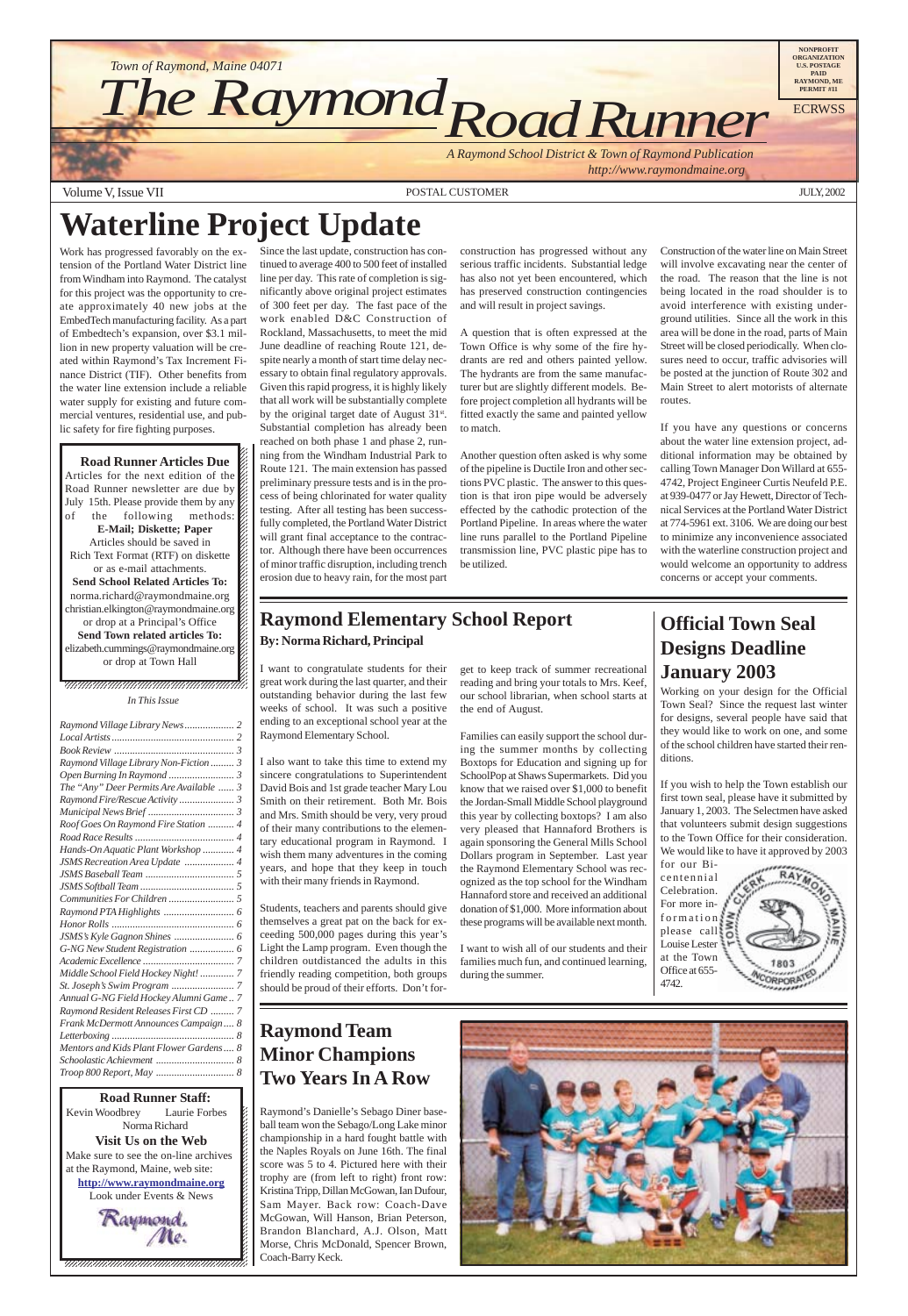| <b>July 2002</b><br><b>Events and Meeting Schedule</b>                                                                                                                                                        |               |                        |                                                                             |                                                          |               |                 |
|---------------------------------------------------------------------------------------------------------------------------------------------------------------------------------------------------------------|---------------|------------------------|-----------------------------------------------------------------------------|----------------------------------------------------------|---------------|-----------------|
| <b>SUNDAY</b>                                                                                                                                                                                                 | <b>MONDAY</b> | <b>TUESDAY</b>         | <b>WEDNESDAY</b>                                                            | <b>THURSDAY</b>                                          | <b>FRIDAY</b> | <b>SATURDAY</b> |
| <b>FB</b> =Fire Barn<br><b>JS=Jordan-Small</b><br><b>KC=Kokatosi Campgnd</b><br><b>RE=Raymond Elementary</b><br>TG=Town Garage RT85<br><b>TH=Town Hall</b><br><b>VL</b> =Village Library<br>VC=Village Church |               | 7:00PM TH<br>Selectmen | 3                                                                           | <b>6:30PM KC</b><br>Lions Club                           | 5             | 6               |
|                                                                                                                                                                                                               | 8             | 9                      | 10<br>7:00PM TH<br><b>Planning Board</b><br>7:00 PM JS<br>Raymond Waterways | 11<br>9:30AM VL<br>Baby Time<br>10:00AM VL<br>Story Time | 12            | 13              |

| 14<br>9:00AM-6:00PM VL<br>Annual Book Sale<br><b>Begins</b> | 15                                              | 16<br>7:00PM TH<br>Selectmen                  | 17<br>9:00AM VL<br>Library Board Meeting<br>6:30PM RE<br>Field Hockey | 18<br>9:30AM VL<br>Baby Time<br>10:00AM VL<br>Story Time<br><b>6:30PM KC</b><br>Lions Club                | 19 | 20 |
|-------------------------------------------------------------|-------------------------------------------------|-----------------------------------------------|-----------------------------------------------------------------------|-----------------------------------------------------------------------------------------------------------|----|----|
| 21                                                          | 22                                              | 23                                            | 24<br>7:00PM RE<br><b>School Committee</b>                            | 25<br>9:30AM VL<br><b>Baby Time</b><br>10:00AM VL<br>Story Time<br>7:00PM TH<br><b>Cemetery Committee</b> | 26 | 27 |
| 28                                                          | 29<br>7:00PM TH<br><b>Appeals Board Meeting</b> | 30<br>7:00PM TH<br>Conservation<br>Commission | 31                                                                    |                                                                                                           |    |    |

# **Local Artists**

Florence Cooper, a native of the Lakes Region who began painting in 1996, works exclusively in watercolors. In each of the four seasons, she sees colors and depths that make her so enthusiastic about a scene that she wants to capture it on paper. A student of Charlene Lee in Windham, Ms. Cooper enjoys trying the wonderful methods she has learned in class and experimenting with all subjects. The watercolor that she donated for the art auction with a lighthouse in the foreground was such an experiment, an obviously successful one, with a color-filled sky.

Cathy Dodge has lived in Raymond for five years following a move from California with her husband and three children. Ms. Dodge has been featured previously during the Library's monthly art exhibits. A realtor by profession, Ms. Dodge makes time to pursue her art, having also studied with Charlene Lee. Starting in oils, Ms. Dodge switched to watercolor, and among her favorite themes are still life of fruits and flowers, fish and seashells. Her donation to the Library's fundraiser, a still life of citrus fruit, fits her description of painting "lightly."

Shirley Fearon of Windham is both a photographer and painter. She began taking pictures of old classic structures and then using them as the subjects of her paintings. She continues to experiment with new ideas and media, recently taking classes in pastels. Ms. Fearon was a featured artist in the Library's monthly art exhibit program this past February. The artwork she donated for the auction of a park bench and old-fashioned street lamp preserves the invitation of these classic structures to sit, relax and enjoy a quiet moment.

Waldo Preble, a retired engineer, lives in Raymond and chose for his donation to the art auction his artistic interpretation of a local scene, Hacker's Hill. When he started painting, Mr. Preble worked in oils but when he tried watercolors, he found his forte. He has also studied art locally with Charlene Lee. Mr. Preble's artwork was featured in the October 2001, exhibit at the library.

Lynda Wilson is a photographer, an artist, and a passionate gardener. With a decade of painting to her credit, she is comfortable working with watercolor but continues to study other media, recently pastels. Ms. Wilson, a resident of Windham, was also a featured artist at the library last February. A love for the flowers that result from her gardening reveals itself natually in the art she selected to donate for the auction.

**Pot Roast Supper** Raymond Village Community Church Main St. (Route 121), Raymond Saturday, July 20  $4:30 - 6:30$  PM

# <span id="page-1-0"></span>**News From The Raymond Village Library**

### **Children's Programs**

The July theme for story time is Maine Authors, Stories and Animals. Story time will continue through the Summer at the library on Thursday at 10am. Baby time is at 9:30am on Thursdays.

The Summer Reading Program begins July 7 and goes through August 19. This year's theme is "More than Moccasins" and will feature additional activities, such as drumming and dancing in August. Pre-registration is necessary, since this is limited to 75 participants.

A new craft program directed by Sarah Wolcheski will begin July 27 at the library from 10:30 to 11:30. This is for K-3 children, and due to the complicated nature of the projects, is not appropriate for younger children. Some of the projects the children will be working on in July are basic weaving, making a charm bag and tie dying with natural dyes. The program is limited to ten children and pre-registration is at the library. This program will continue through the year on the last Saturday of the month. Registration is necessary for each monthly program. For more information, please call the library at 655-4283.

### **Annual Book Sale**

This much anticipated event begins July 14 at 9 a.m. until 6 p.m. and will continue through August 22 during regular library hours. This is a wonderful opportunity to add to your personal library at a minimal amount of cost and with a great many books from which to choose.

### **Holiday Reminder**

The library will be closed Thursday, July 4, to celebrate Independence Day. We wish our patrons a fun and safe day.

### **Hawthorne Garden Club**

The Raymond Village Library is so fortunate to have the Hawthorne Garden Club members donate the beautiful barrel of colorful flowers, which is in the front of the library. We wish to thank them for this generous donation.

### **New Officers**

At the annual banquet June 6, the following slate of officers was elected: Louise Murray, President; Sandi Severn, Vice President; Flonny Morrison, Secretary; Charlie Hewson, Treasurer; Karyn Knights, Assistant Treasurer; and Laurie Forbes, Member-at-large, with Sandy Levy as Immediate Past President.

### **Silent Art Auction**

The Art Auction in now underway. All the art work is on display at the library through August 18. This gives you a wonderful opportunity to come view the beautiful art work and pick out your favorites. This is one of the favorite fundraisers for the Raymond Village Library. All the art work is donated by local artists, and there is a wonderful variety of subjects and media.

We will continue to highlight thumbnail biographies of the contributing artists in this issue of the Roadrunner.

# **The Women's Project**

Are You Concerned About Alcohol Or Drug Use….. Yours Or Someone Else's??

The Women's Project Helps Women In Maine With Their Concerns. Services Are Free And Confidential.

Call Us Toll-Free At 1-800-611-1588

The Women's Project is a program of PROP Community Action and is funded by the State of Maine Office of Substance Abuse.

Pot Roast, Mashed Potatoes, Green Beans, Carrots, Gravy,Rolls, Desserts, Beverages

Take out orders are available. Call 655-7749. Adults: \$6.50. Children 6 – 12: \$3.00. Children 5 and under: Free Handicap Accessible.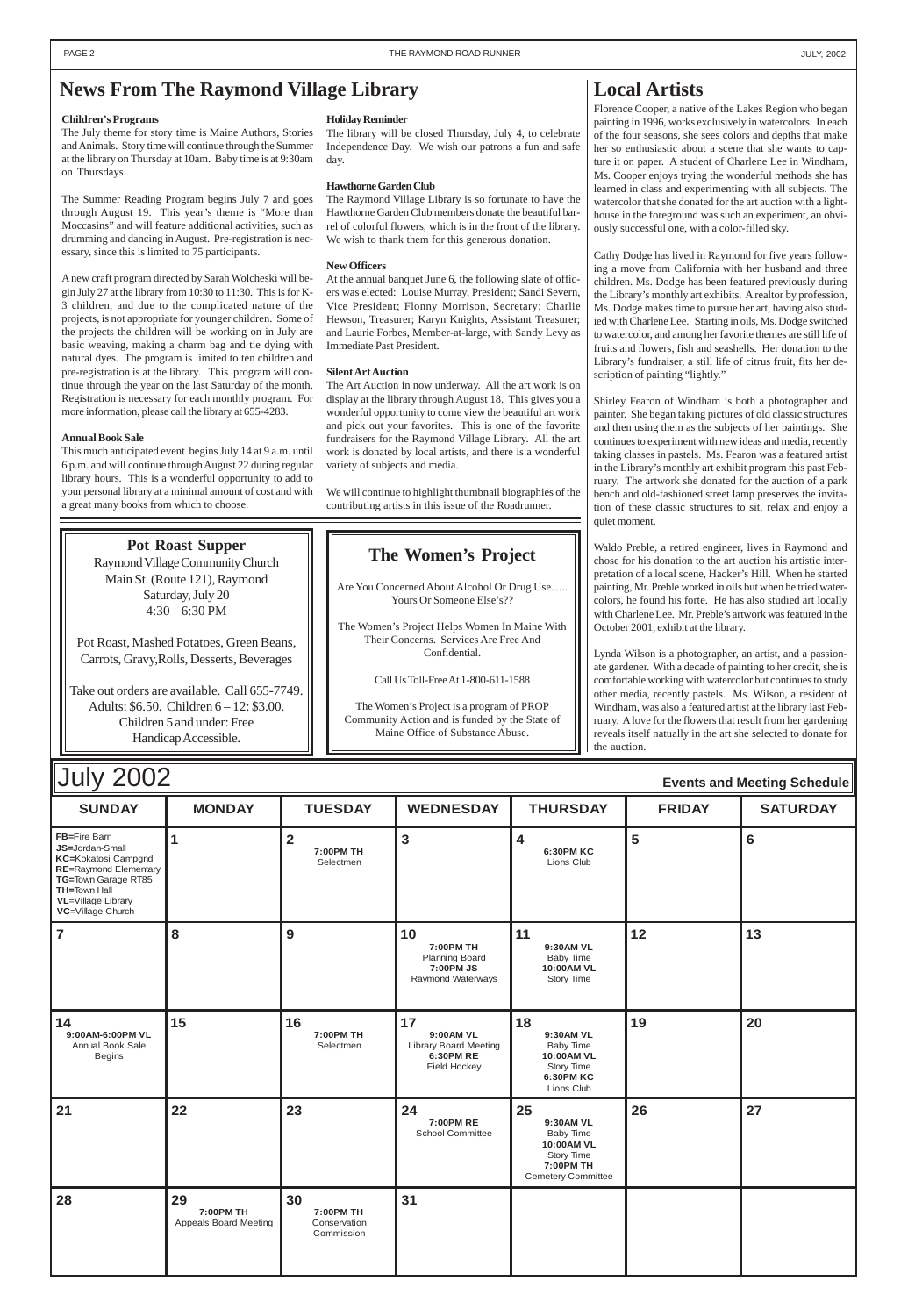# **Open Burning In Raymond**

**By: Chris Champagne, Assistant Chief & Town Fire Warden**

As a result of many past experiences involving open burning in Raymond and new rules and regulations enacted by our Legislature, we will be changing the way that we issue burning permits. Our policy is clearly defined in the attached memo and is designed to be fair to all and provide for the safest possible way to have open burning in Raymond.

Safety is always our biggest concern, the safety of the public, property, and the environment. The materials that are considered appropriate to burn have changed in recent years as have our expectations regarding control of the fire. Neighbors do not expect to have their property threatened by fire or be affected medically by smoke from a nearby fire. The expectations have changed.

To achieve the utmost level of safety and to protect the environment from unnecessary pollution we will be checking every burn pile. This is more work for the Fire Department but we feel this proactive approach will benefit everyone in the long run.

Everyone in the Fire Department appreciated your patience and cooperation with this new policy. Every resident benefits when we put safety first.

### **Burning Permit Policy**

In an effort to ensure fairness and public safety the following policy for open burning in the Town of Raymond shall go into effect on July 1, 2002.

All open burning, with the exception of campfires and seasonal permits, will be conducted on weekend days. Residents requesting permits should contact Raymond Dispatch via phone (655-7851) between 8:30-10:00am. At that time the dispatcher will relay the fire danger for the day and if we will be issuing permits. There will no longer be any exceptions granted for weekday burning for private or commercial citizens.

It will be the responsibility of each permitee to call dispatch when they start and stop burning. All permits will be terminated by 10:00pm. If the permitee has not called in by 10:00pm the dispatcher will attempt to call for confirmation. If no contact is made, the fire department will be dispatched to the address.

Any person in town who would like to burn campfires, please remember that they must be in an appropriate approved device and only clean wood is burned. Brush, debris, and trash will not be burned in campfires. It is also very helpful if anyone having a campfire calls Dispatch with their name, phone number, and location so we can be aware of locations of open fires in Town.

Anyone wishing to have a campfire fireplace inspected is welcome to contact the fire department. Thank you for your cooperation with this policy.

### **Raymond Fire/Rescue Activity**

| <b>DATE</b>         | <b>TIME LOCATION</b>                      | <b>TYPE OR CALL</b> |  |
|---------------------|-------------------------------------------|---------------------|--|
| <b>RESCUE CALLS</b> |                                           |                     |  |
|                     | 5/17/2002 1134 ROOSEVELTTRAIL CARACCIDENT |                     |  |
|                     | 5/19/2002 1720 ROOSEVELTTRAIL LEGINJURY   |                     |  |
|                     | 5/20/2002 823 NO RAYMOND RD CAR ACCIDENT  |                     |  |
|                     | $F/00/0000$ $A707$ MULL CTDEFT            | $\left  \right $    |  |

If the fire danger is moderate or low and wind speeds are below 10 MPH, up to 10 permits will be granted. A fire officer will check each permit request before a permit is granted. Meeting.

| 5/20/2002<br>5/20/2002 1727<br>5/21/2002 1458 BIRCHRD<br>5/23/2002 1515 IAN PASS<br>5/24/2002<br>5/26/2002<br>5/30/2002 1257<br>5/30/2002 1921 |     | 823 NO RAYMOND RD<br><b>MILL STREET</b><br>5/20/2002 2041 WEBBS MILLS RD<br>859 WEBBS MILLS RD<br>324 ANGLERS RD<br>5/29/2002 1408 ROOSEVELTTRAIL<br>LYONS POINT RD<br><b>BURGESS ROAD</b><br>5/31/2002 1338 ROOSEVELTTRAIL                                               | <b>CAR ACCIDENT</b><br>UNKNOWN PROB.<br><b>CHEST PAIN</b><br>STOMACH PAINS<br><b>HURT ARM</b><br><b>FIRE ASSIST</b><br><b>SEIZURE</b><br><b>CAR ACCIDENT</b><br><b>CHEST PAIN</b><br><b>UNRESPONSIVE</b><br><b>SHOULDER PAIN</b>                |
|------------------------------------------------------------------------------------------------------------------------------------------------|-----|---------------------------------------------------------------------------------------------------------------------------------------------------------------------------------------------------------------------------------------------------------------------------|-------------------------------------------------------------------------------------------------------------------------------------------------------------------------------------------------------------------------------------------------|
| 6/1/2002<br>6/1/2002<br>6/2/2002<br>6/2/2002<br>6/2/2002                                                                                       |     | 5/31/2002 1712 RIGGS RD<br>612 PINE LANE<br>1026 NO RAYMOND RD<br>13 WEBBS MILLS RD<br>32 WEBBS MILLS RD<br>2007 EGYPT RD                                                                                                                                                 | <b>BROKEN LEG</b><br><b>STOMACH PROB</b><br>CAR ACCIDENT<br><b>CAR ACCIDENT</b><br><b>CAR ACCIDENT</b><br>POSS CONVULSIONS                                                                                                                      |
| 6/3/2002<br>6/4/2002<br>6/5/2002<br>6/5/2002<br>6/8/2002<br>6/9/2002<br>6/9/2002<br>6/10/2002<br>6/13/2002                                     |     | 748 VIOLA AVE<br>1252 HEDI WAY<br>53 MURCH LANDING<br>1012 DEEP COVE<br>32 WEBBS MILLS RD<br>1603 CAPE RD/FERRY<br>1937 RAYMOND HILL RD<br>555 PANTHER PD. PINES ABDOMINAL PAIN<br>6/10/2002 1632 ROOSEVELTTRAIL<br>6/12/2002 1350 WINDHAM<br>229 WEBBS MILLS RD          | <b>DIFF BREATHING</b><br><b>DIFF BREATHING</b><br><b>GENERAL ILLNESS</b><br><b>POSS STROKE</b><br>SHOULDER PROB.<br>CUT HEAD ON BOAT<br><b>ASSIST FIRE</b><br><b>CAR ACCIDENT</b><br><b>CAR ACCIDENT</b><br><b>DISLOCATED SHLDER</b>            |
| 6/15/2002<br>6/16/2002                                                                                                                         | 951 | 6/13/2002 1202 WINDHAM<br>6/13/2002 1340 WINDHAM<br>6/13/2002 1741 WINDHAM<br>302 FRYE ISLAND<br>6/12/2002 1124 NO RAYMOND RD<br>WEBBS MILLS RD                                                                                                                           | <b>GENERAL ILLNESS</b><br><b>DIFF BREATHING</b><br><b>BIKE ACCIDENT</b><br>DIABETIC EMER.<br>POSS BROKEN ARM<br><b>FIRE ALARM</b>                                                                                                               |
| <b>FIRE CALLS</b><br>5/20/2002<br>5/24/2002<br>5/26/2002 1827<br>5/27/2002                                                                     | 830 | 5/17/2002 1135 ROOSEVELTTRL<br>5/17/2002 1416 SHAKER RD<br>5/17/2002 2125 PIPELINE RD<br>823 NO RAYMOND RD<br>859 WEBBS MILLS RD<br>DEEP COVE RD<br>5/28/2002 1403 ROOSEVELTTRL<br>5/29/2002 1408 ROOSEVELTTRL<br>5/30/2002 2127 FRYE ROAD<br>5/31/2002 1905 ROOSEVELTTRL | <b>CAR ACCIDENT</b><br><b>BRUSH FIRE</b><br>UNPERMITTED BURN<br><b>CAR ACCIDENT</b><br><b>GAS LEAK</b><br><b>INVESTIGATE SMOKE</b><br><b>PUMPTESTING</b><br>STATION COVERAGE<br>CAR ACCIDENT<br><b>TREE ON WIRES</b><br><b>STATION COVERAGE</b> |
| 6/1/2002<br>6/2/2002<br>6/7/2002<br>6/8/2002<br>6/9/2002<br>6/15/2002                                                                          |     | 1026 NO RAYMOND RD<br>13 WEBBS MILLS RD<br>2003 VALLEY RD<br>800 WEBBS MILLS RD<br>1937 RAYMOND HILL RD<br>6/10/2002 1631 WEBBS MILLS RD<br>6/10/2002 2227 MEADOW/PLAINS<br>6/12/2002 1023 WEBBS MILLS RD<br>302 FRYE ISLAND                                              | <b>CAR ACCIDENT</b><br><b>CAR ACCIDENT</b><br><b>CHECK ON PERMIT</b><br><b>HOSE TESTING</b><br><b>CAMPER TRLR FIRE</b><br><b>CAR ACCIDENT</b><br><b>SMOKE INVISTAGATION</b><br>POSS. STRUCT. FIRE<br><b>RESCUE ASSIST</b>                       |

6/15/2002 1307 POND ROAD TREE ON WIRES<br>6/16/2002 951 WEBBS MILLS RD FIRE ALARM SOUNDING 6/16/2002 951 WEBBS MILLS RD

# **Municipal News Brief**

The Raymond Board of Selectmen recently took the following actions:

Voted to approve and recommend the Route 302 Improvement Project and scheduled a Special Town Meeting on this issue for July 2, 2002, as a part of the regular Selectmen's Meeting.

Voted to approve and recommend an easement be given to the Raymond Village Library to allow passage of a new water line across the Fire Station lot to the Library. This issue will also be considered at the July 2nd Special Town

Granted concept approval to the Regional Business Park proposal presented by the Town of Windham and the Lake Region Development Council.

Discussed Code Enforcement staffing levels and environmental protection issues with members of the Conservation Commission.

Approved two new road names, Freedom Way (FL 66B) off Tower Road (formerly Whitcomb Way) and Christmas Tree Lane (FL 183) off Raymond Hill Road, which is a new road.

Requested a speed zoning review and safety recommendation on Tower Road from the Maine Department of Transportation.

Considered bids for a new 2003 Ford F550 one-ton truck and authorized the Town Manager to make the bid award.

# **Book Review By: Charles Murray**

Fact or Fiction? Myth or Legend? Anti-Catholic Propaganda or Catholic Revision of History?

The Story of Pope Joan still excites controversy today 12 centuries after the reputed occurrence.

The author Peter Stanford in his highly entertaining book, "The Legend of Pope Joan" with the subtitle of "In search of the truth" presents a story that is intriguing on many levels. The first of these is the presentation of the difficulties a writer of history faces in attempting to verify the facts of occurrences which are shrouded by time and the intervention of the Dark Ages, war, and possibly revisionist rewrites by either Catholic or Anti-Catholic Propagandists.

### <span id="page-2-0"></span>http://www.raymondmaine.org PAGE 3 PAGE 3

The second is the interesting verifiable historical fact, which leads to the conclusion that there were many instances of women and married priests, Bishops and Cardinals even in the 20th Century.

The third is his presentation of the Catholic Church's long history of relegating women into subordinate roles in religious hierarchy and its need to provide an unbroken succession of Popes from St. Peter to today to substantiate its claim to Primacy among Christian religions, which provide an underpinning to the motivation for the possible rewriting of facts.

This very readable book presents many interesting vignettes in the history of the Roman Catholic Church of remarkable men and women who today are proclaimed Saints and Sinners and the historical framework around which some of these stories are formed.

Was there a Pope Joan? Read this fascinating treatise and form your own opinion.

# **Raymond Village Library Non-Fiction News**

**By: Charles Murray, P.O. Box 227 Raymond ME 04071, e-mail to cmurray1@maine.rr.com**

Welcome to the Second Edition of Raymond Village Library Non-Fiction News. My second review is of "An Unexpected Light" Subtitled "Travels In Afghanistan". The author Jason Elliot provides a comprehensive description of the intricate relationships in Afghanistan which are based on a variety of religions and sects, ethnic groups, tribes and cultures, and which have their basis in antiquity. He describes the effect invasions from the Hellenic Period to modern times have had on this beautiful land located at the crossroads of many different cultures.

This strategically located land, with a wealth of natural resources, archaeological wonders, and unbounded natural beauty, has been wracked by invasions of European powers in the 19th century from which it has not recovered today. In addition the recent Russian invasion, the misguided US policy in the last 20 years has left the Afghan peoples with a deep mistrust of outsiders. His understanding of Islam and the Afghanis themselves provides insights to the current situation.

This is not a travelogue that is a promotional effort to develop a tourist industry. It is, rather, a sensitive portrayal of a little visited and highly misunderstood portion of the world, with an in depth understanding of its history and people, both ancient and modern. It provides an excellent framework to develop a comprehension of the complex situations, which must be resolved to bring peace to this war weary area.

The book portrays a people who have fought for their independence for many years, if not centuries. It reflects the author's respect for the cultures and peoples of Afghanistan and causes us to wonder why we have had so little information about this intriguing locale.

The book is well written, very informative, entertaining and provides the reader with many points of reference for topics in the daily news. I recommend it highly.

# **The "Any" Deer Permits Are Available**

The applications for an Any Deer Permit are available at the Town Office. Deadline for submission is August 1, 2002.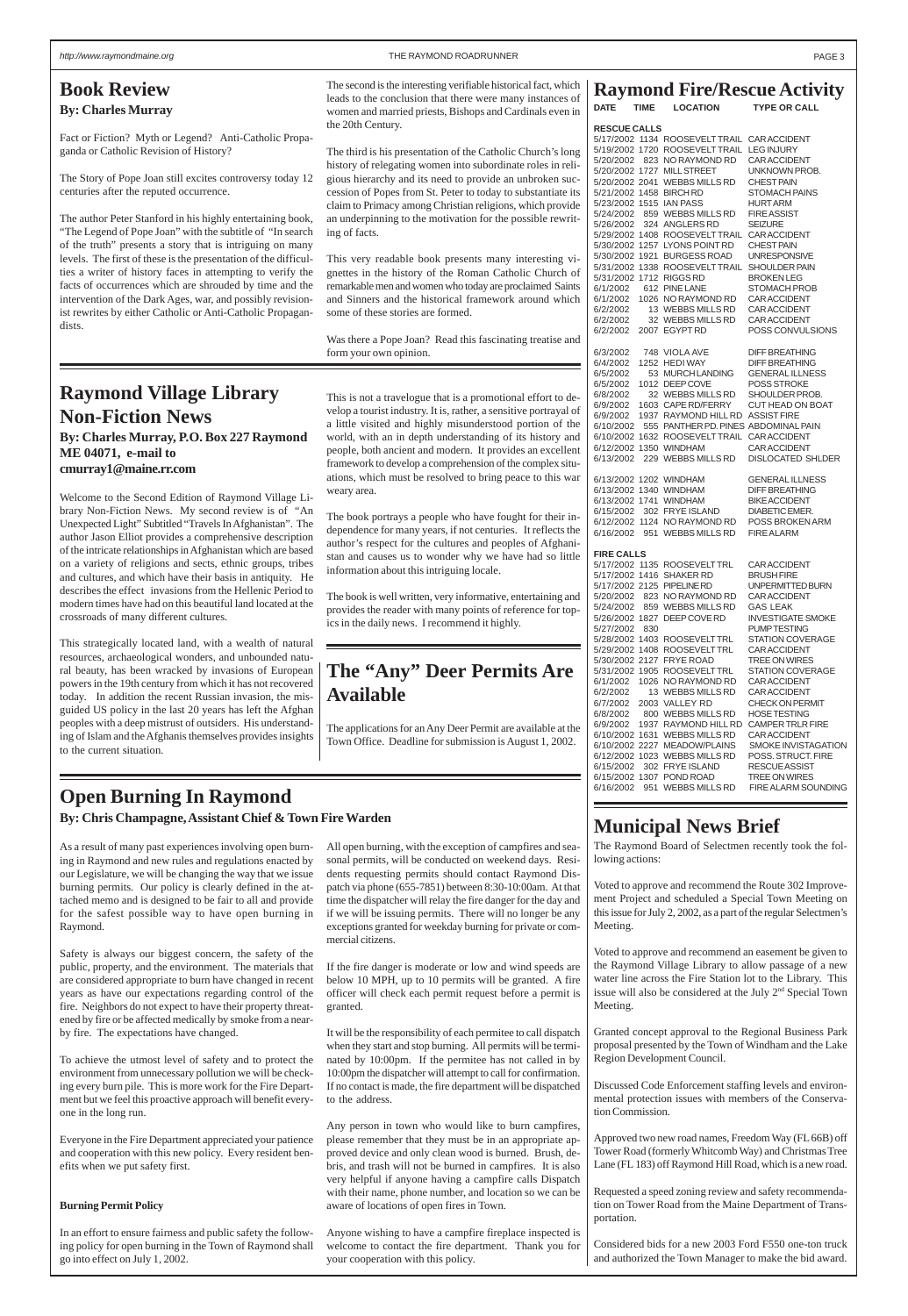### <span id="page-3-0"></span>PAGE 4 THE RAYMOND ROAD RUNNER AND THE RAYMOND ROAD RUNNER AND THE RAYMOND ROAD RUNNER

# **Roof Installed On Raymond Fire Station**

The new Raymond Fire Station is coming along well. Just recently the final roof trusses were placed, completing the roof framing system. The water main has been installed from the street to the building, and will be connected following the completion of the water main extension project. Currently, the plumbers and electricians are working on the wiring, plumbing and heating systems. The next few steps will include installing the roof shingles, windows and doors along with the exterior landscaping and paving.

A special thanks to the Raymond Volunteer Fire Department, along with the Fire Departments of Casco, Gray and Windham for their speedy response preventing catastrophic damage during the recent fire.

# **Welcome Back Summer Residents!**

# **JSMS Recreation Area Update**

August 10th is the day for installation of climbing equipment, swings and tables at Jordan-Small Middle School. Several people have offered to help with this phase, as we have talked throughout the year. Please call and let us know if you might be able to help for all or part of the day. Call Diane at 655-4766.

The Brick Fundraiser has been a great success. Thank you

# **2002 Founders Day Road Race Results**

Saturday, June 22, 2002

|                        | 10K Overall Results       |                                               |                   |  |  |
|------------------------|---------------------------|-----------------------------------------------|-------------------|--|--|
| Men:                   | 1 <sup>st</sup>           | Kyle Rhodes                                   | 36:55             |  |  |
|                        | 2 <sup>nd</sup>           | Mathew Harndon                                | 39:35             |  |  |
|                        | 2rd                       | Paul Morphy                                   | 39:35             |  |  |
|                        |                           |                                               |                   |  |  |
| Women: 1 <sup>st</sup> |                           | <b>Laurel Valley</b>                          | 39:56             |  |  |
|                        | 2 <sub>nd</sub>           | Robin Carlson                                 | 51:25             |  |  |
|                        | 2rd                       | Deborah Kelley                                | 54:19             |  |  |
|                        |                           |                                               |                   |  |  |
|                        | <b>5K Overall Results</b> |                                               |                   |  |  |
| Men:                   | 1 <sup>st</sup>           | Dan Legere                                    | 18:41             |  |  |
|                        | 2 <sup>nd</sup>           | <b>Chuck Thorpe</b>                           | 20:01             |  |  |
|                        | 2rd                       | <b>Timothy Curtis</b>                         | 20:22             |  |  |
|                        |                           |                                               |                   |  |  |
| Women:                 | 1 <sup>st</sup>           | Karen Thorp                                   | 21:05             |  |  |
|                        | 2 <sub>nd</sub><br>2rd    | Lori Rand                                     | 22:15             |  |  |
|                        |                           | <b>Becky Frontain</b>                         | 22:53             |  |  |
|                        |                           |                                               |                   |  |  |
|                        |                           |                                               |                   |  |  |
|                        | 10K Road Race             |                                               |                   |  |  |
|                        |                           | <b>Number Time Last Name</b>                  | <b>First Name</b> |  |  |
| 75                     |                           | 36:55:00 Rhoads Kyle                          |                   |  |  |
| 69                     |                           | 39:35:00 HarndonMatthew                       |                   |  |  |
| 76<br>68               |                           | 39:35:00 Morphy Paul                          |                   |  |  |
|                        |                           | 39:56:00 Valley Laurel                        |                   |  |  |
| 82<br>64               |                           | 40:01:00 Kinzer Zuck                          |                   |  |  |
| 84                     |                           |                                               |                   |  |  |
| 71                     |                           | 40:11:00 Lavery Floyd<br>40:35:00 Sasso Sam   |                   |  |  |
| 67                     |                           | 40:56:00 Wold Larry<br>42:03:00 Ewers Charles |                   |  |  |
| 74                     |                           | 43:35:00 Robichaud                            | Kevin             |  |  |
| 85                     |                           | 44:35:00 Corson Dan                           |                   |  |  |
| 62                     |                           | 45:36:00 Robinson                             | James             |  |  |
| 70                     |                           | 47:15:00 Scribner Richard                     |                   |  |  |
| 73                     |                           | 47:43:00 Kirsiner Ted                         |                   |  |  |
| 72                     |                           | 48:04:00 Summerson                            | David             |  |  |



| $\frac{1}{2}$ and $\frac{1}{2}$ and $\frac{1}{2}$ and $\frac{1}{2}$ and $\frac{1}{2}$ and $\frac{1}{2}$ and $\frac{1}{2}$ and $\frac{1}{2}$ and $\frac{1}{2}$ and $\frac{1}{2}$ and $\frac{1}{2}$ and $\frac{1}{2}$ and $\frac{1}{2}$ and $\frac{1}{2}$ and $\frac{1}{2}$ and $\frac{1}{2}$ a<br>Phase One: Climbing equipment, swings, tables, benches,<br>Please help us to accomplish Phase Two of this project,<br>platform stage and brick walkway. We reached our goal of<br>which will benefit Raymond children for years to come.<br>\$20,080 for this phase! | to all of you who purchased bricks and to Linda O'Neill,<br>Ellen Van Haasteren, Diane Zawastowski and Heidi Trickey<br>for organizing the Fifth Grade parent fundraising effort. We<br>can't wait to see all those names on the walkway!                                                                                                                                                                                                                                                                                                                           |
|-----------------------------------------------------------------------------------------------------------------------------------------------------------------------------------------------------------------------------------------------------------------------------------------------------------------------------------------------------------------------------------------------------------------------------------------------------------------------------------------------------------------------------------------------------------------------|---------------------------------------------------------------------------------------------------------------------------------------------------------------------------------------------------------------------------------------------------------------------------------------------------------------------------------------------------------------------------------------------------------------------------------------------------------------------------------------------------------------------------------------------------------------------|
| Donations may be mailed to:<br>Jordan-Small Middle School Recreational Area<br>423 Webbs Mills Rd<br>Raymond, ME 04071<br>NAME:<br>ADDRESS: North Contract of the Contract of the Contract of the Contract of the Contract of the Contract of the Contract of the Contract of the Contract of the Contract of the Contract of the Contract of the Contract of the<br>PHONE:                                                                                                                                                                                           | The fundraising events this year were as follows:<br>Lucinda Pins, Innisbrook, Giving Calendars, Points for Pen-<br>nies, many concession tables, direct donations, Myrtle<br>Durgin Memorial Donations, Boxtops For Education, cor-<br>porate donations, 6th Grade Parent Dance, Car Wash, and<br>5th Grade Personalized Bricks.<br>We offer a heartfelt thank you to all who helped and all who<br>contributed.<br>Fundraising for Phase Two stands at \$8,000! (after all com-<br>mitted funds are received).<br>The fundraising goal for Phase Two is \$21,000. |

| 41           | 55:10:00 Barret Jasmine                                                                          |       |                   |
|--------------|--------------------------------------------------------------------------------------------------|-------|-------------------|
| 81           | 55:30:00 Fabiani Cary                                                                            |       |                   |
| 63           | 58:15:00 Lavallee Kristy                                                                         |       |                   |
| 78           | 60:07:14 Purington                                                                               |       | Ian               |
| 5K Road Race |                                                                                                  |       |                   |
| Number Time  | <b>Last Name</b>                                                                                 |       | <b>First Name</b> |
| 11           | 18:41:00 Legere Dan                                                                              |       |                   |
| 48           |                                                                                                  |       |                   |
| 9            |                                                                                                  |       |                   |
| 47           | 20:01:00 Thorp Chuck<br>20:22:00 Curtis Timothy<br>21:05:00 Thorp Karen<br>22:15:00 Rand Lori    |       |                   |
| 33           |                                                                                                  |       |                   |
| 37           | 22:16:00 Marcinuk                                                                                |       | Peter             |
| 46           | 22:53:00 Fontain Becky                                                                           |       |                   |
| 35           |                                                                                                  |       |                   |
| 83           | 23:35:00 Brooks Peter<br>23:41:00 Rodgers Tyler                                                  |       |                   |
| 45           | 23:45:00 Menzies Karen                                                                           |       |                   |
| 29           | 24:14:00 Carlson Jon                                                                             |       |                   |
| 18           | 24:17:00 Randall Clint                                                                           |       |                   |
| 17           |                                                                                                  |       |                   |
| 23           |                                                                                                  |       |                   |
| 22           | 24:20:00 Meader Tom<br>24:22:00 Wendler Wolfgang<br>24:36:00 Hanley Ian                          |       |                   |
| 36           | 25:17:00 Davis Sarah                                                                             |       |                   |
| 28           | 25:24:00 Bradley Kevin                                                                           |       |                   |
| 40           |                                                                                                  |       | Thiago            |
| 10           | 25:32:00 Monteiro<br>25:52:00 Dionne John                                                        |       |                   |
| 39           | 26:26:00 Hausman                                                                                 |       | Devi              |
| 34           | 27:25:00 Day Richard                                                                             |       |                   |
| 38           | 27:25:00 Fongemie                                                                                |       | Claude            |
| 2            |                                                                                                  |       |                   |
| 30           | 27:31:00 Bisesti Brett<br>27:31:00 Bisesti Brett<br>27:41:00 Picard Amy<br>27:51:00 Jensen Susan |       |                   |
| 31           |                                                                                                  |       |                   |
| 16           | 28:23:00 Lentine Steven                                                                          |       |                   |
| 26           | 28:24:00 Waldron Ashley                                                                          |       |                   |
| 6            | 28:25:00 Crockett Phoebe                                                                         |       |                   |
| 7            | 28:26:00 Crockett Scott                                                                          |       |                   |
| 44           | 28:41:00 Nolan Ali                                                                               |       |                   |
| 43           | 28:44:00 Gooding Ali                                                                             |       |                   |
| 32           | 28:56:00 Maholick                                                                                |       | Mark              |
| 8            | 29:30:00 Crockett Susan                                                                          |       |                   |
| 20           | 29:50:00 Reed                                                                                    | Sheri |                   |

| 42             | 31:39:00 Cummings        |  | Kayla             |
|----------------|--------------------------|--|-------------------|
| $\overline{4}$ | 31:52:00 Byrne Bridget   |  |                   |
| 25             | 32:00:00 VanHaasteren    |  | Kees              |
| 15             | 34:52:00 Lentine Robby   |  |                   |
| $\overline{3}$ | 35:02:00 Bisesti Brianna |  |                   |
| 27             | 36:03:00 Bisesti James   |  |                   |
| 13             | 36:33:00 Clinch Mark     |  |                   |
| 19             | 36:59:00 Reed Brittany   |  |                   |
| 14             | 38:35:00 Lentine Mary    |  |                   |
|                |                          |  |                   |
|                |                          |  |                   |
| 1K Road Race   |                          |  |                   |
| Number Time    | <b>Last Name</b>         |  | <b>First Name</b> |
| 49             | 5:30:00 Marcinuk         |  | Nathan            |
| 50             | 5:08:00 Marcinuk         |  | Jared             |
| 51             | 5:26:00 Waldron Joshus   |  |                   |
| 52             | 5:54:00 Blair Robbie     |  |                   |
| 53             | 5:44:00 VanHaasteren     |  | Corrie            |

# **Hands-On Aquatic Plant Workshop**

Learn to identify aquatic plants, both native and invasive. An aquatic plant workshop, sponsored by the Raymond Waterways Protective Association and the Raymond Milfoil Committee, will be conducted at the Jordan-Small Middle School cafeteria on July 10<sup>th</sup> at 6:00pm. Live samples will be available for hands-on inspection. This workshop will be conducted by the VLMP (Volunteer Lake Monitoring Program). Space restrictions dictate that only 20 participants may be admitted, so registration is required. There is no charge. For information or registration, call 655-4546 or 655-4841.

It is sizzling hot in Raymond as the summer season gets underway. While you have been gone, our small community and year-round residents have been working hard to raise funds and build an outdoor recreational facility for our Middle School students at Jordan-Small.

79 50:29:00 Rees Marvin<br>60 51:25:00 Carlson Robin 60 51:25:00 Carlson Robin<br>77 54:19:00 Kelley Debora

54:19:00 Kelley Deborah

Phase One will be installed Aug 10th!

Phase Two: Basketball backboards, soccer goals, repave basketball court, paved walking path and table shelters.

We need to raise \$13,000 to complete Phase Two.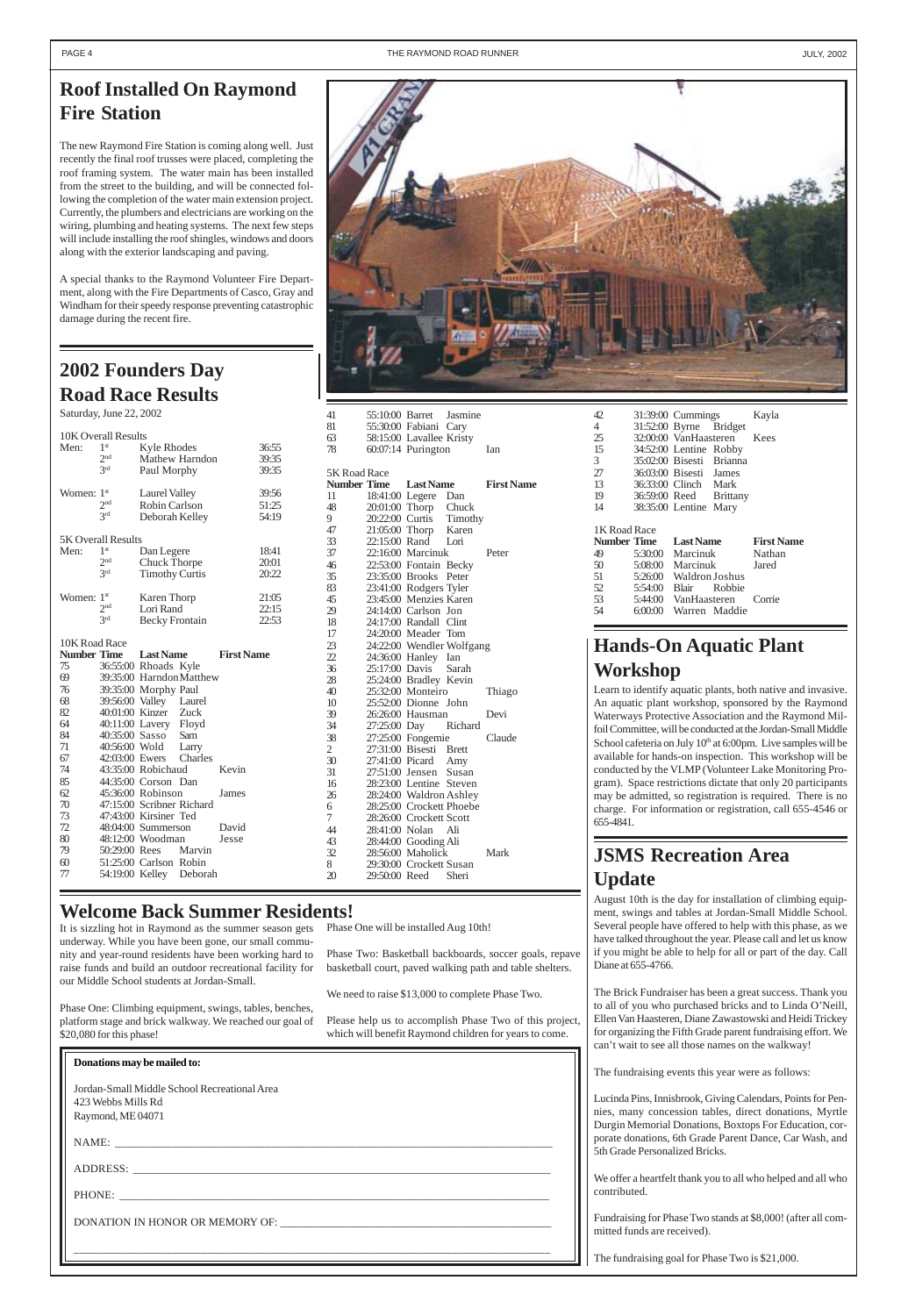**School Baseball Team** Andrew Bissonnette Stephen Wisutskie Dylan Dodge Andrew Reed Elliot Lamarre Cameron Gosney Dan Tracy Roman Gosney Troy Knight Ian Acker TJ Cook Stephen Odum Brett Coggan Steven Clark Corey Matheis George Chevarie James Wiley Bryan Connor

<span id="page-4-0"></span>

Skylar Duncanson Katie Eastman Kelly Emery **Amanda Evans** Wyndham Juneau Sam Murphy Molly Niziol Kaz Powell Becky Randall Kainani Stevens

Coach Dave McGowan

# **2002 Jordan-Small Middle School Softball Team**

Alyse Bartholomew Ashley Blanchard Amanda Bruno Brittany Cogswell Taylor Fey Grace Keilt-Freyre Cassi Terry Emjay Williams

Coaches Jessica Porter and Jack Fitch

# **Communities for Children Promotes "Healthy Habits in May"**

### **By: Lori Rand, Coordinator, Communities for Children**

The Raymond Communities for Children organization had a successful month of promoting healthy physical activities, thanks to the incentive of the \$975 mini grant received from P.R.O.P.'s Communities Promoting Health. Here's what happened in May:

### **Rock Wall Experience for 4th and 5th graders**

The grant money was primarily used for bringing a Maine Rock Gym mobile rock-climbing wall to the middle school for two days. In addition to being a new physical experience for many 4th and 5th grade students, this activity was a centerpiece for helping 4th graders prepare to transition to the middle school next year. When asked, "How was the rock wall challenge like middle school?" members of Mrs. Spencer's 4th grade class replied:

"It's hard to make it up without someone there to catch you; you need support in middle school, too."

"You have to try without knowing exactly what it will be like."

"Both of them are scary when you're standing on the ground looking up. It's a lot more fun as you get going."

"Some parts were so hard they made your limbs shake, but it was worth the effort. Some parts of middle school will make your head shake, but they'll be worth it, too."

Thank you to those who helped with belaying: Jack Fitch,

Kelly Gosselin, Doug Elder, Jessica Berry, Ellen VanHaasteren, Heidi Trickey, Scott Waldron, Laura Poi, Elizabeth and Leo Algeo, Wendy Benedetto, Suzie Brockelbank, Sandy Wilkas, Howard Stiles and John Rand.

### **Parents and other Adults Walk/Run with a Child**

Raymond Recreation and Communities for Children teamed to encourage adults to walk or run a lap (just under ¼ mile) with a child at the end of each elementary school Running Program session (held 2 days a week after school for 6 weeks). Thirty-eight adults participated for a total of 105 laps in May and 120 laps by the end of the program. To thank these role models for promoting exercise, Communities for Children is donating a dollar a lap to each school for the JSMS Recreation Area and fitness related library books for RES.

### **Community Hike in Morgan Meadow**

The Conservation Commission organized a hike through this local land preserve, led by local naturalist and forester

Mike Cline. A total of 24 adults and youth joined the group to explore several miles of trails.

### **Children's Fitness Workshop**

Certified Fitness Instructor Leigh Rush volunteered to lead a strength training class for children during the Raymond town meeting. Ten children participated in this hour-long activity. Ms. Rush also handed out an article to parents entitled, "A Strong Start" (strength and resistance training guidelines for children and adolescents), from a recent issue of American Fitness magazine.

### **Raymond Village Library Promotion**

The library set up a display of health and fitness books, and a Story Time for children focused on growing in healthy ways.

Saturday, August 3, 7:00 Windham Assembly of God 1051 Roosevelt Trail

## Good Old-Fashioned **Variety Show**

Help us raise funds for Windham's Monday Meal, a free meal program sponsored by Windham & Raymond churches. Your donation at the door will help provide food and fellowship for many folks in our community*!*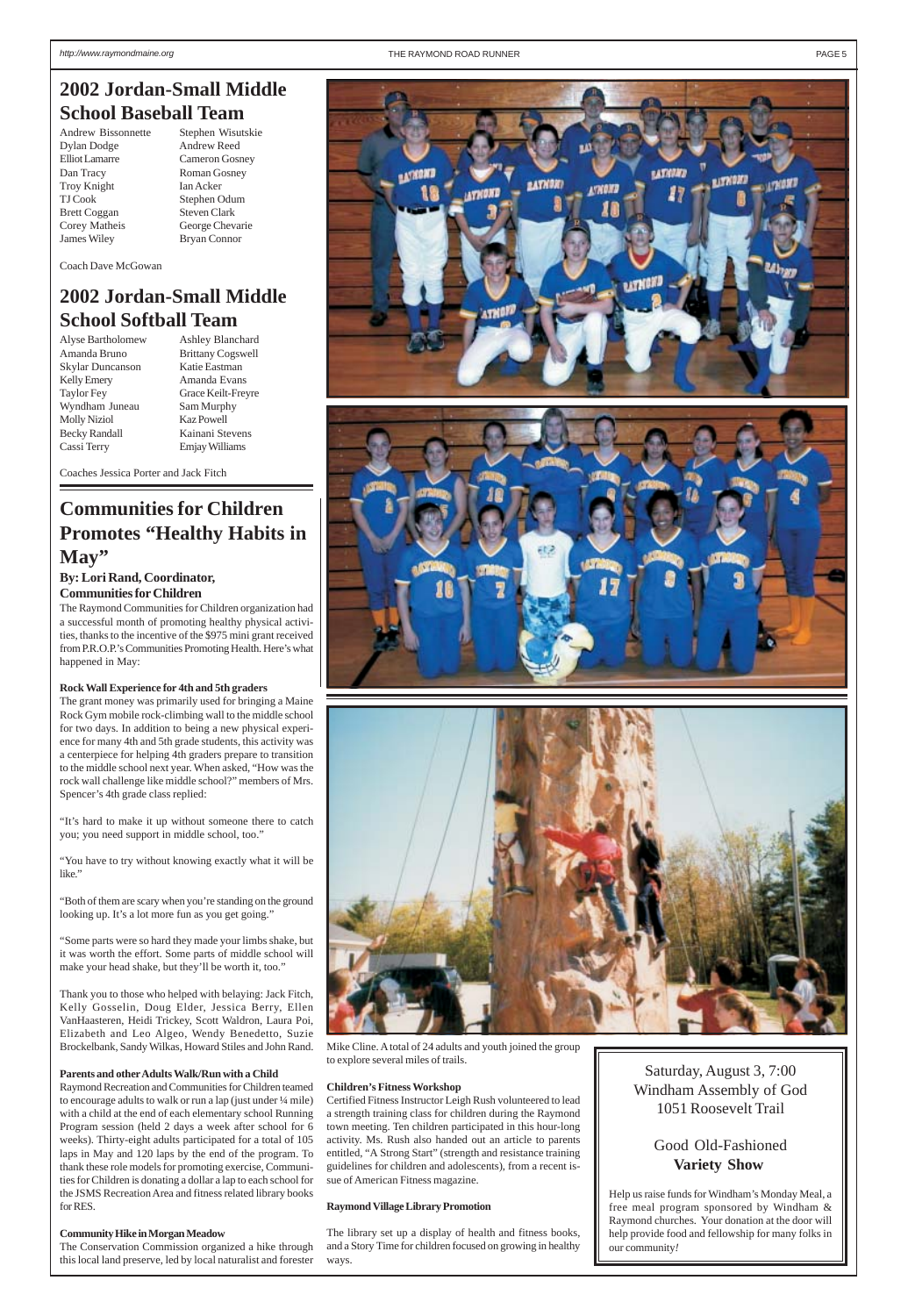# **Gray – New Gloucester Honor Roll**

Congratulations go to the following 8th Grade students from Raymond for making the Honor Roll at Gray-New Gloucester Middle School:

3rd Trimester 2002 **High Honors** Ian Hanley

### **Honors**

Brendan Koza Rachel Mayer Brittney Moore Brian Remick Nicole Ryan Adam Wallace Lucas Ward

Mallory Emmertz Kayla Harding Victoria Hartig Nicole Haycock

# **Gray-New Gloucester High**

# **Raymond Students Named To Hebron Academy Honor Rolls**

The following students were named to the Hebron Academy Upper School Honor Roll for the 2001-2002 school year.

High Honors (average of B+ or higher) Timothy B. Curtis '03 Katrina C. Draper '05 Jamie M. Fey '02.

Honors (average of B or higher) Kevin P. DeSorbo '03.

The following students were named to the Hebron Academy Middle School Honor Roll for the 2001-2002 school

# year.

Highest Honors (average of A- or higher) Alison M. White '06.

# **Jordan-Small Middle School 4th Quarter Honor Roll**

The staff of JSMS wants to congratulate the following students for their efforts in pursuit of academic excellence during the 4th quarter! Three cheers go to:

### **5th Grade High Honors**

Brianna Bisesti\* Hannah Huber\* Brandi Mitchell\* Andrew O'Neill\* Brittany Reed\* Alyson Schadler\* **5th Grade Honors** Logan Cline\* Phoebe Crockett\* Ashley Baker\* Taylor Duncanson\* Kathleen Cook\* Nick Gredin\* Brandon Guerrette Ali Knight\* Cory Leslie Patrick Martin\* Lindsay Ryan Erik Wisutskie\* Breeanna Zoidis\* Brett Biesti\* Chelsea Bissonnette Tom Cave Sibyl Cunningham\* Alyson Feltovic Megan Harding Evan Flynn\* Elijah Hughes Jacob Hotham Steven Lentine Rusty Libby Jeff Larocque Nina McNally Rebecca Morris\* Brittany Plummer\* Kees van Haasteren\* Laura Sanborn\* Ashley Waldron\*Chad Zawistowski\* Lauren Weeks\* Brenda Wood\* **6th Grade High Honors** Alison Gagnon\*\*Alexandra Gordan\* Danielle Holman\* Amy McIntire\* Kyle Woodbrey\* **6th Grade Honors** April Cox\* Sarah Crockett\* Khristopher Fenton Julia Hartig\* Robyn Stillings\* Cody Winde Justin Woodbrey Harmony Brown Grant Dodge Travis Guerrette\* Nicole Lloy\* Patrick Lockwood Brittany Michaud Michael Orsini Bridget Byrne\* Amy Cobb\* Kurt Crockett Ashlee Daggett Jared Marcinuk Taylor Parker\* Douglas Remick\* Elizabeth Stevenson\* **7th Grade High Honors** Julia Comeau\* Bryan Connor\*\* Kathryn Eastman\* Nicole Gagne\*\* Cameron Gosney\* Roman Gosney\* Amanda Hammett\* Stephen Wisutskie\* **7th Grade Honors** Alyse Bartholomew\* Ian Acker\* Keegan Brown\* Andy Bissonnette Jennifer Curtis\* Amanda Bruno\* Andrew Reed\* Brittany Cogswell\* John Shively\* Skylar Duncanson\* Kainani Stevens\* Katie Eastman Hannah Whitcher\* Kayleigh Flynn\* Kayla Taylor\* Emjay Williams Amanda Evans\* Taylor Fey\* Molly Niziol\* Ben Myhaver Rebecca Randall Erika Richardson James Wiley\* Dan Tracy\*

Kyle Gagnon, a seventh grader at J.S.M.S., had a great performance at the State Special Olympic Summer Games held Friday-Saturday, June 7-8, at the University of Maine at Orono. Kyle ran a consistent pace in the 400 Meter Run finishing in  $2<sup>nd</sup>$  place (12-15 age group) with a personal best of 2 minutes, 5 seconds. He also picked up a Silver Medal in the Softball Throw event and a  $5<sup>th</sup>$  place finish in the 100

Laken Perry Justin Robinson

\* Honor Roll all 4 quarters! \*\* High Honors all 4 quarters!

Natasha Carson

# <span id="page-5-0"></span>**Raymond PTA Highlights**

The Raymond PTA completed an outstanding year of events and activities that supported its mission of advocating for our children, enriching educational programs, supporting faculty and staff in their work, and collaborating with community organizations. Some of the highlights of the year include:

| THE RAYMOND PTA                                                                                                                         |                                                                                                                                                                                                               | <u>UTAV-TWW URUCCSICI THEIT</u>                                                                                                         |
|-----------------------------------------------------------------------------------------------------------------------------------------|---------------------------------------------------------------------------------------------------------------------------------------------------------------------------------------------------------------|-----------------------------------------------------------------------------------------------------------------------------------------|
| c/o Raymond Elementary School<br>434 Webbs Mills Road, Raymond, ME 04071                                                                | <b>NYA Awards</b>                                                                                                                                                                                             | <b>School New Student</b>                                                                                                               |
| <b>PARENT</b><br><b>BUSINESS</b><br><b>TEACHER OTHER</b>                                                                                | At the recent Awards Day ceremony at North Yarmouth<br>Academy, students from Raymond received the following<br>awards:                                                                                       | <b>Registration</b><br>If you have a son/daughter you need to register at the                                                           |
| <b>IWOULD LIKE TO VOLUNTEER:</b><br><b>EVENING</b><br>AS NEEDED DAY                                                                     | Benjamin White, Classics Prize for outstanding achieve-<br>ment in a foreign language                                                                                                                         | High School for the 2002-2003 school year, please plan to<br>attend one of the following registration days in the Guid-<br>ance Office: |
| <b>IWOULD LIKE TO VOLUNTEER ONA</b><br><b>COMMITTEE</b><br>Fundraising<br><b>Programming</b><br><b>Membership</b><br><b>Hospitality</b> | Matthew Fortin, John O. Hall Prize for outstanding achieve-<br>ment in Physics and the Maine Principals' Association<br>Award for citizenship and extracurricular contributions to<br>North Yarmouth Academy. | June 19th, 9:00am-12:00pm<br>August 26th, 12:00pm-3:00pm                                                                                |
| <b>Parent Education</b><br><b>Publicity</b><br><b>COMMENTSSUGGESTIONS</b>                                                               | Shawn Gagne, John O. Hall Prize for outstanding achieve-<br>ment in Biology                                                                                                                                   | Please plan to bring:<br>Proof of residency<br>Transcript<br>Health record                                                              |
|                                                                                                                                         | In the National Language Exams, William Yates placed ninth<br>in the State in French 2 and Benjamin White received a<br>Magna Cum Laude in French 3.                                                          | Special Education file, if applicable<br>Please call the Guidance Office at 657-4353 to sign up.                                        |

- Supported teachers and staff through Teacher Appreciation Breakfasts and Lunches, Daffodil Days, Gifts and Recognitions.
- Enhanced the elementary and middle school programs by supporting the Camp Kieve program, Dental Health Month, Science Kits from the Museum of Science in Boston, the JSMS Math Team, and the Light the Lamp program at RES.
- Sponsored an Internet Safety program for parents.
- Awarded three \$1,000 scholarships to graduating seniors.
- Sponsored the Scholastic Book Fair.
- Supported the Innisbrook Fundraiser at the Jordan-Small Middle School and donated the \$4500 proceeds to the JSMS Outdoor Recreation Area.
- Supported the Hannaford Dollars program, raising \$1500 for the schools.
- Raised nearly \$2700 through Shaw's and Schoolpop.
- Coordinated Jump For Hearts and raised over \$4,000 to benefit the American Heart Association.
- Provided refreshments at Winter Carnival and Field Day
- Assisted Raymond families in time of need.
- Maintained communications and support for Communities for Children and the Mentoring Grant.
- Provided healthy snacks during MEA testing.

The Raymond PTA will meet on the 2nd Tuesday of each month at 6:30pm in the Raymond Elementary School Library. All Raymond residents, not just school-age parents, are invited to join the PTA and support its many activities. Membership dues are \$5 yearly.

PLEASE RETURN FORM WITH PAYMENT TO:

# **JSMS's Kyle Gagnon Shines At The State Special Olympic Summer Games!**

Principal Elkington and Jordan-Small Middle School students and staff gave Kyle an enthusiastic send-off outside the school before Kyle, family members, and Coach Keller

# Meter Dash. departed for Orono.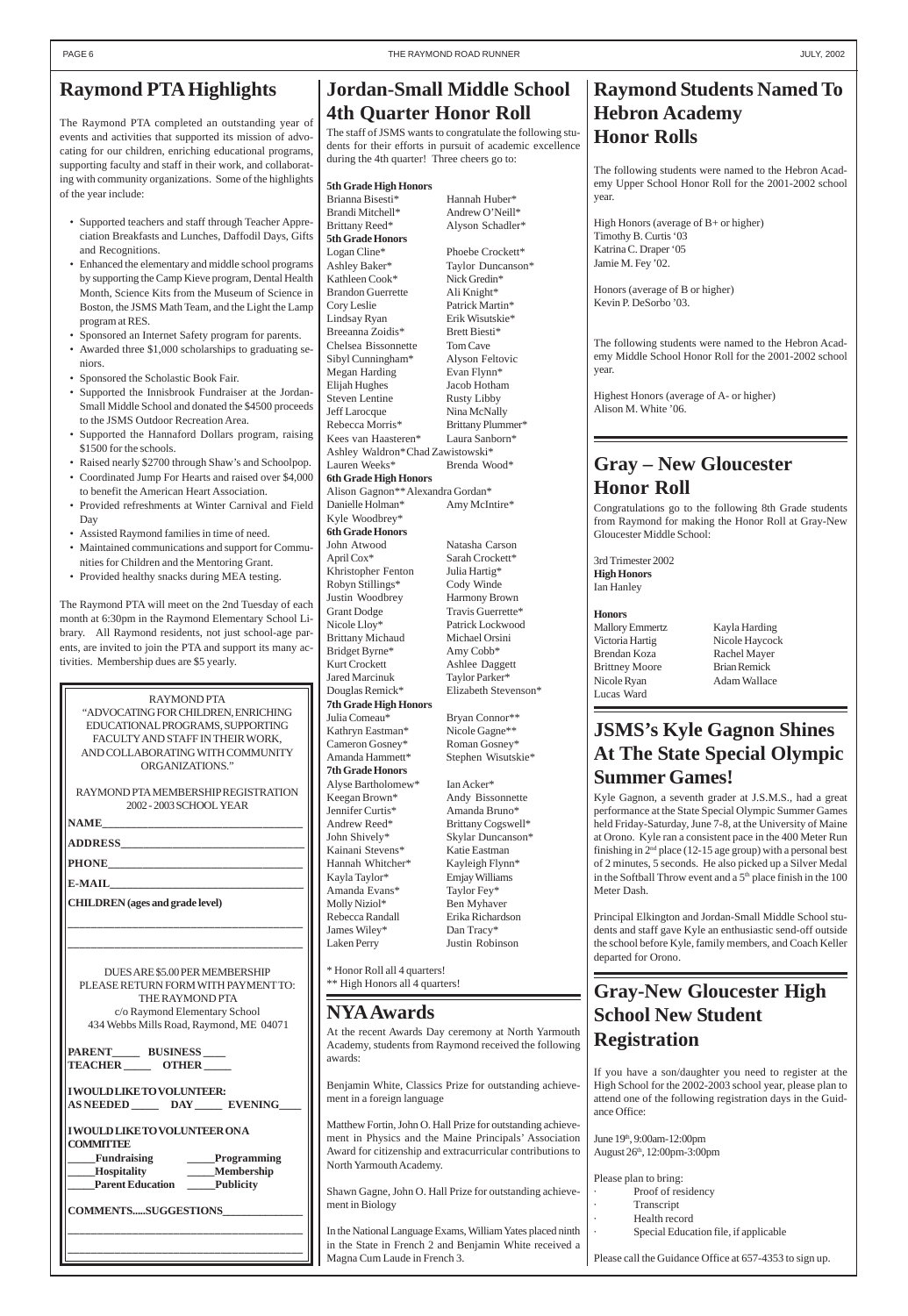# **Raymond Resident Releases First Solo CD**

Singer-songwriter and Raymond resident Dave Rowe has just released his first solo CD, titled *By the Way*. The music is handmade and heartfelt, drawing on folk, bluegrass, and country roots.

Dave is known by many names in the community—from Substitute Teacher Extraordinaire to Macintosh Computer Guru to Husband and Dad. He grew up in Auburn but moved to Raymond with his wife Kimberly and step-daughter McKenzie in August of 1999. Four months later their son Kieran was born. Dave and Kimberly co-own Cheshire Moon Studios, a multimedia company that has Kimberly doing web and graphic design/development and Dave running a recording studio (where his new CD was cut).

Dave began his professional career as a teenager playing bass and singing with the internationally-acclaimed Makem Brothers. After a couple years with the brothers, Dave moved on to back up Maine rising star Don Campbell, and joined the local-legendary Silver Dollar Band as well. Dave also started a Celtic-flavored trio known as Murphy's Lawbreakers. In the last five years, Dave has been a member of the high-powered trio Turkey Hollow (formerly Rowe by Rowe), with his dad (Tom Rowe of Schooner Fare) and popular Maine musician Denny Breau.

"This CD represents the fruition of a pact I made with myself several years ago," Dave said in a recent promotional release. "My goal has been to produce a solo CD of all original music and get it out there with the idea of spending the rest of my life as a performer and not a human jukebox in a gin joint." Well, Dave, it seems like you have done it!



All Raymond 5<sup>th</sup>-8<sup>th</sup> graders, (and high school players/ adults who'd like to help out): join us on Wednesday, July 17, from 6-7:30pm at the Raymond Elementary School field for an informal evening of practicing some field hockey skills. The Raymond Recreation Field Hockey Club can provide equipment for 5<sup>th</sup> graders (entering this fall) through 8<sup>th</sup> graders, but all participants should wear a mouth guard. If it is raining or the field is wet, we'll try again the next night, July 18, same time and place. Parents will need to sign a release form for students, which will be available that night.

# Raymond Baseball/Softball's First Annual Dunking Fundraiser

Come dunk your favorite coach, player or friend

> **True Value Hardware July 20, 2002 10:00 to 2:00**

Hamburgers, Hot Dogs, Sodas, Gatorade, Water, Candy Bars, Chips

# **2nd Annual G-NG Field Hockey Alumni Game!**

Attention all former G-NG High School Field Hockey players: an Alumni Field Hockey game has been scheduled for Monday, July 22, at 5:30pm at the high school field hockey field behind the high school (inside the track). If you would like to participate, please contact Deborah Wheat at 657- 4994 or Deborah (Draper) Richards at 657-3323. Sticks and shin guards can be provided, if needed. Please bring your own mouth guard. We are hoping to make connections with past GNG field hockey players.

# **Middle School Field Hockey Night!**

Another evening may be planned for mid-August. A fall club program for the middle school grades is also being developed. For more information or to get on our contact list, reach Suzie at 655-4915, Lori at 655-4277, or Sue Ellen at 655-4463.

# **St. Joseph's Swim Program**

Swim lessons will start the week of July 1st for age 6 months through adults for seven weeks. We have a large variety of offerings for each age level. Some classes are offered during the morning hours, after noon, and early evenings.

The St. Joseph's Pool is open to the public for lap and open swim. Times available are Monday through Friday 6:30am to 8:00am for lap swimming, 12:00 to 1:00pm lap/open swim for July and August; 5:00 to 6:00pm lap/open swim Monday through Thursdays, Friday 5:00 to 7:00 and Sunday 5:00 to 8:00pm lap/open swim.

Splash parties are available for groups such as birthday parties, family get-togethers, and Boy and Girl Scout troops. Splashes are offered on Friday nights from 8:00 to 9:00pm, and on from Sundays 4:00 – 5:00 pm.

Water Aerobics is a program in water to give participants a strenuous workout without the aches and pains of the gym or weight room. Classes are offered Tuesday, Thursday and Friday mornings 8:00 to 9:00am and also evenings on Monday, Wednesday and Fridays 7:00 to 8:00pm.

Arthriticise class are for those who have arthritis, back pain, shoulder or knee injuries. The class gives a more relaxing and comfortable form of activity that keeps muscles and joints moving. Classes are offered on Tuesdays and Thursdays 11:00 to 11:45.

We do have training programs for Life Guarding, Water Safety Instructor, Water Safety Aide, Community Water Safety, Basic Rescue, Guard Start and Life Guard Instructor's Course.

A Water Safety Instructors Course has not been determined at this time until more requests have come in. The fee for the course is \$ 250 and includes all books for the course. The prerequisites for the course are that participants are able to perform the 5 major strokes well, are 17 years of age, have a F.I.T. certificate, and a proficiency skills test equal to level 6 in the American Red Cross Swim

program.

For more information on these courses call Carolyn at 893- 6669.

# **Academic Excellence**

Ian Acker, a 7th grader at Jordan-Small Middle School, has earned some deserved individual academic distinction! In October of last year, Ian took the PSATs in preparation for taking the SAT this past February. These tests are usually reserved for high school students. Ian, however, chose to take these tests at this time in his academic career. Ian's SAT scores were comparative to high school students who have taken the test. This achievement has set him apart from other 7th grade students, and as such the Johns Hopkins Center chose him for Talented Youth to participate in their 2002 summer program. This program is attended by "invitation only" and offers students opportunity for advanced classes and education in college preparation.

This year Ian has also participated in the MMSETS program. This is the Maine Math, Science, and Engineering Talent Search. Every month students are asked to solve mathematical problems of great difficulty. Ian, taking the initiative on his own, participated in this program. As a result of his work, Ian placed 5th in the 7th grade competition. This is a statewide competition held every year by the University of Maine at Orono. Ian was honored with an award, judged and presented by four college professors, at this year's ceremony. Ian was treated to a luncheon with Congressman John Baldacci, who was the featured speaker. Ms. DeDeo and Ms. Ouellette, along with Ian's math class, most of whom are Math Team members, were also invited to the MMSETS day and accompanied Ian to Orono for a day of learning and celebration. Students got to work with various engineering professors of the University of Maine as well as tour the campus.

Congratulations go to Ian Acker for bringing distinction to himself, his family and his community!

# <span id="page-6-0"></span>**Raymond Elementary School 4th Quarter Honor Roll**

### **Grade 3 Honors**

Elliot Valente Nicole Murray Cayen Haycock Samuel Mayer Cory Parker Bryan Peterson Tyler Remalia Sonya Stevens Christopher Macdonald Frank Benedict Kelly Handy Benjamin Sadak Deanna Weeks Olivia Hurd John Grondin Justin Winslow A.J. Bennett Spencer Brown Kyle Hargreaves John Henry Alex Parker Clayton Rowe Cameron White Delaney Kenny Abigail Morneault Sarah Tripp Molly Cloutier Anthony J. Edgecomb Jenna Martyn-Fisher Alysha Orsini

### **Grade 3 High Honors**

Drew Gagnon Lydia Manchester Weston Masi Tyler Winde Lindsay Webber Elizabeth Shively Samantha Zawistowski Haley Acker Daniel Connor Cassandra Gordan Mollisa Keane Dryer

Beau Rampino Lauren Trickey Jackie Guiseley Alex O'Neill

**Grade 4 Honors**

Ben Algeo Caroline Blake Mackenzie Leland Haley Desjardins Abbie Mcivor A.J. Olsen Marybeth Wiley Katie Allen Dean Darien Nicole Fusco Emily Dodge Sam Hutchinson Chantelle Lydick James Plummer John Scripture Justin Terry Chelsea Tevanian Jordan Baker Kaitlyn Chandler Lindy Haycock Zac Knights Hannah Lachance Morgan Larrabee Katie Lentine Joshua Leviness Dustin Libby Julia Trepanier Ian Dufour Jenna Eastman Ethan Ward Megan Stevenson Amber Gillis Devin Mackenzie Abby Brockelbank Patty Haycock Tim Tapley Anthony Dighello Samantha Spaulding